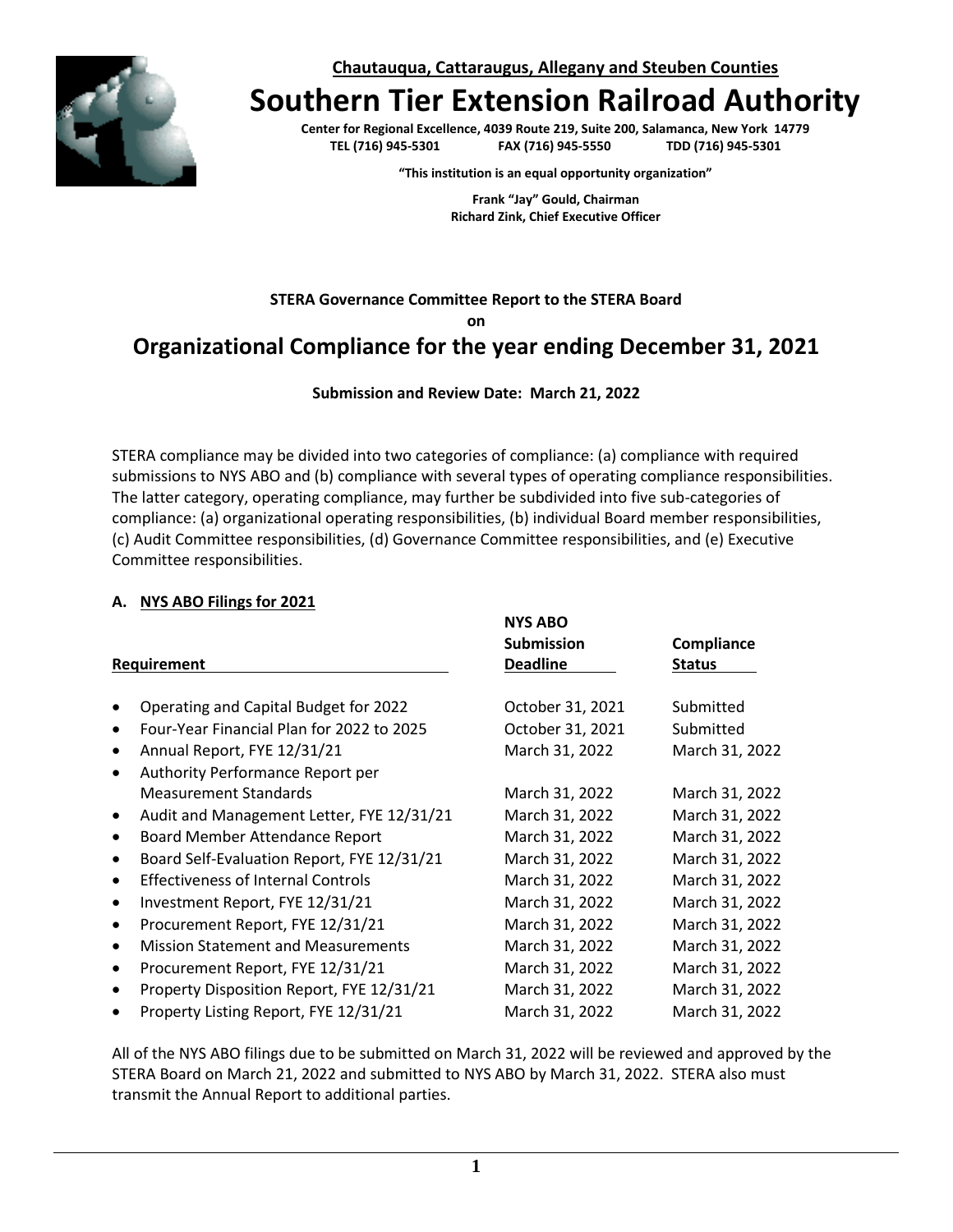#### **B. Operating Compliance**

| Requirement |                                                                                                                       | Compliance<br><b>Deadline</b>                      | Projected<br>Compliance<br><b>Date</b> |  |
|-------------|-----------------------------------------------------------------------------------------------------------------------|----------------------------------------------------|----------------------------------------|--|
|             | <b>Organizational / Board responsibilities</b><br>1.                                                                  |                                                    |                                        |  |
| $\circ$     | Internal control functions<br>Review of financial statements<br>$\blacksquare$<br>and bank accounts (fiduciary        | Ongoing                                            | Ongoing                                |  |
|             | oversight)<br>Risk identification/assessment/<br>٠                                                                    | Ongoing                                            | Ongoing                                |  |
|             | minimization & avoidance<br>Review & monitor the<br>٠<br>implementation of financial                                  | Ongoing                                            | Ongoing                                |  |
|             | and management controls<br><b>Effectiveness of Internal Controls</b><br>٠                                             | Ongoing<br>March 31, 2022<br>Submission to NYS ABO | Ongoing<br>March 31, 2022              |  |
|             | Management oversight<br>Audit                                                                                         | Ongoing<br>March 31, 2022<br>Submission to NYS ABO | Ongoing<br>March 31, 2022              |  |
| $\circ$     | Management oversight<br>Management (Corporate officers)                                                               | Ongoing                                            | Ongoing                                |  |
|             | performance standards<br>Management (Corporate officers)<br>٠                                                         | March 31, 2022                                     | March 31, 2022                         |  |
|             | evaluation process<br>Review of compliance with staff<br>٠                                                            | March 31, 2022                                     | March 31, 2022                         |  |
|             | training requirements                                                                                                 | March 31, 2022                                     | In compliance                          |  |
| $\circ$     | Creation of required policies<br>Personnel Policy                                                                     | Ongoing<br>Ongoing                                 | Ongoing<br>Ongoing                     |  |
| $\circ$     | Review/revise existing policies<br><b>Bylaws</b><br>$\Lambda$ and $\Lambda$ are associated as $\Lambda$ and $\Lambda$ | March 31, 2022                                     | March 31, 2022                         |  |

- Audit Committee Charter
- Governance Committee Charter
- Code of Ethics
- Compensation, Reimbursement and Attendance Policy
- Competencies and Personal Attributes Required of Board Members
- Defense and Indemnification Policy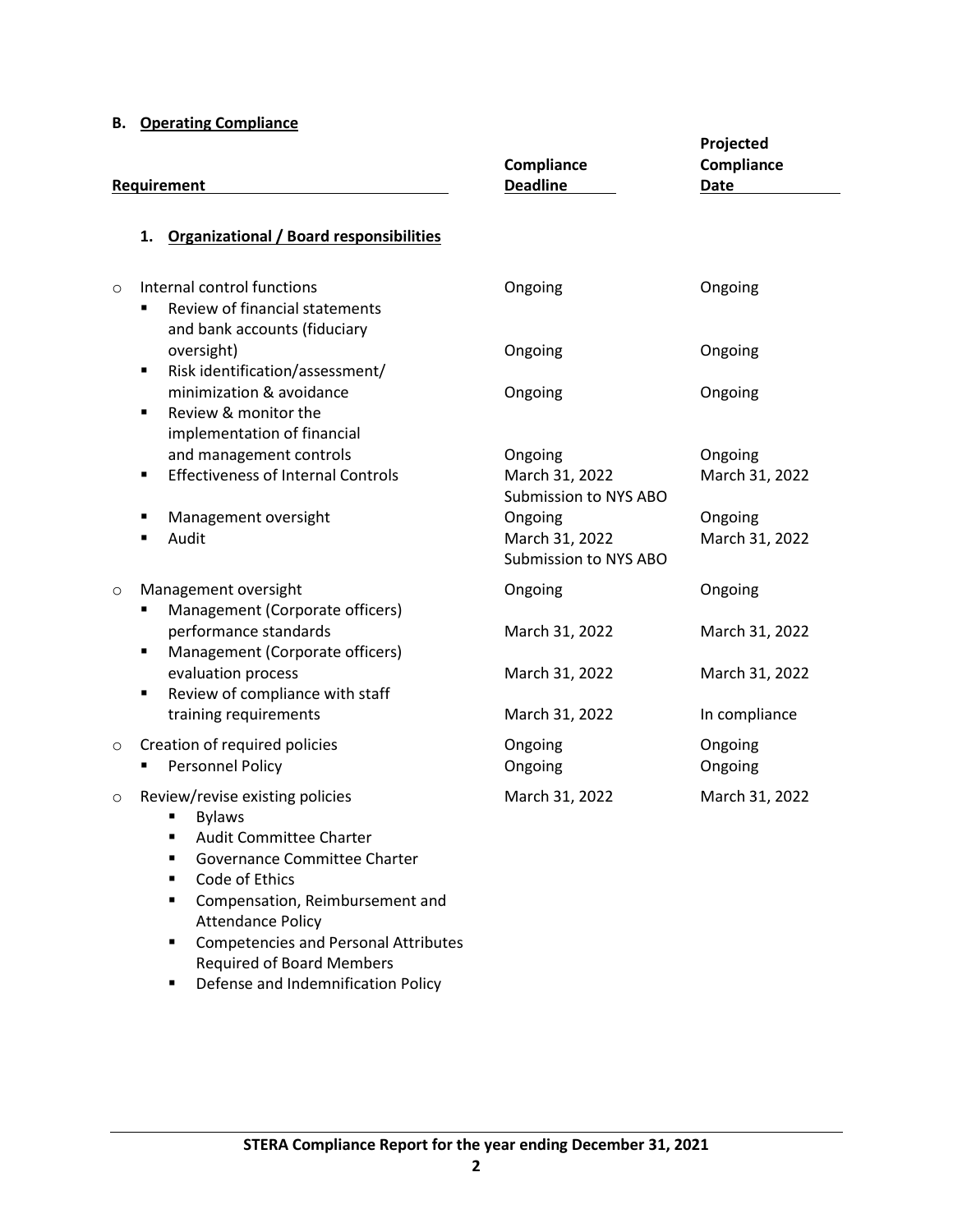| Requirement |                                                                                                                                                                                                                                                                                                                                                                                                                                                                                                                                                                                                                                                                                                                                                                                                                                                     | Compliance<br><b>Deadline</b>                                                             | Projected<br>Compliance<br>Date |  |
|-------------|-----------------------------------------------------------------------------------------------------------------------------------------------------------------------------------------------------------------------------------------------------------------------------------------------------------------------------------------------------------------------------------------------------------------------------------------------------------------------------------------------------------------------------------------------------------------------------------------------------------------------------------------------------------------------------------------------------------------------------------------------------------------------------------------------------------------------------------------------------|-------------------------------------------------------------------------------------------|---------------------------------|--|
|             | <b>Equal Opportunity and Affirmative</b><br>٠<br><b>Action Policy</b><br><b>Internal Control Procedure</b><br>٠<br><b>Investment Policy</b><br>٠<br><b>Lobbying Policy</b><br>٠<br>Management Performance Evaluation<br>п<br>Standards<br><b>Measurement Standards for</b><br>٠<br><b>Performance Evaluation</b><br><b>Mission Statement</b><br>٠<br><b>New Member Orientation Process</b><br>٠<br><b>New Member Orientation Process</b><br>٠<br><b>Reference Document</b><br><b>Procurement Guidelines</b><br>٠<br><b>Property Disposition Guidelines</b><br>٠<br>Public Access to Records Policy<br>٠<br>Public Access to Records - Subject<br>٠<br><b>Matter List</b><br>Records Management Program<br>٠<br>Travel and Use of Discretionary Funds<br>٠<br>Policy<br><b>Uniform Tax Exemption Policy</b><br>٠<br><b>Whistleblower Policy</b><br>٠ |                                                                                           |                                 |  |
| $\circ$     | Web site operation                                                                                                                                                                                                                                                                                                                                                                                                                                                                                                                                                                                                                                                                                                                                                                                                                                  | Ongoing                                                                                   | Ongoing                         |  |
| O           | Open Meetings Law compliance                                                                                                                                                                                                                                                                                                                                                                                                                                                                                                                                                                                                                                                                                                                                                                                                                        | Ongoing                                                                                   | Ongoing                         |  |
| $\circ$     | New member orientation process                                                                                                                                                                                                                                                                                                                                                                                                                                                                                                                                                                                                                                                                                                                                                                                                                      | Ongoing                                                                                   | Ongoing                         |  |
|             | 2. Individual Board member responsibilities                                                                                                                                                                                                                                                                                                                                                                                                                                                                                                                                                                                                                                                                                                                                                                                                         |                                                                                           |                                 |  |
| O           | Duty of care and loyalty                                                                                                                                                                                                                                                                                                                                                                                                                                                                                                                                                                                                                                                                                                                                                                                                                            | Ongoing                                                                                   | Ongoing                         |  |
| $\circ$     | Fiduciary duty                                                                                                                                                                                                                                                                                                                                                                                                                                                                                                                                                                                                                                                                                                                                                                                                                                      | Ongoing                                                                                   | Ongoing                         |  |
| $\circ$     | Perform duties in good faith with<br>due diligence and care                                                                                                                                                                                                                                                                                                                                                                                                                                                                                                                                                                                                                                                                                                                                                                                         | Ongoing                                                                                   | Ongoing                         |  |
| O           | Apply judgment in the best interest<br>of the authority, its mission, and the public                                                                                                                                                                                                                                                                                                                                                                                                                                                                                                                                                                                                                                                                                                                                                                | Ongoing                                                                                   | Ongoing                         |  |
| $\circ$     | Training                                                                                                                                                                                                                                                                                                                                                                                                                                                                                                                                                                                                                                                                                                                                                                                                                                            | Currently in compliance; all current Board<br>members have received the required training |                                 |  |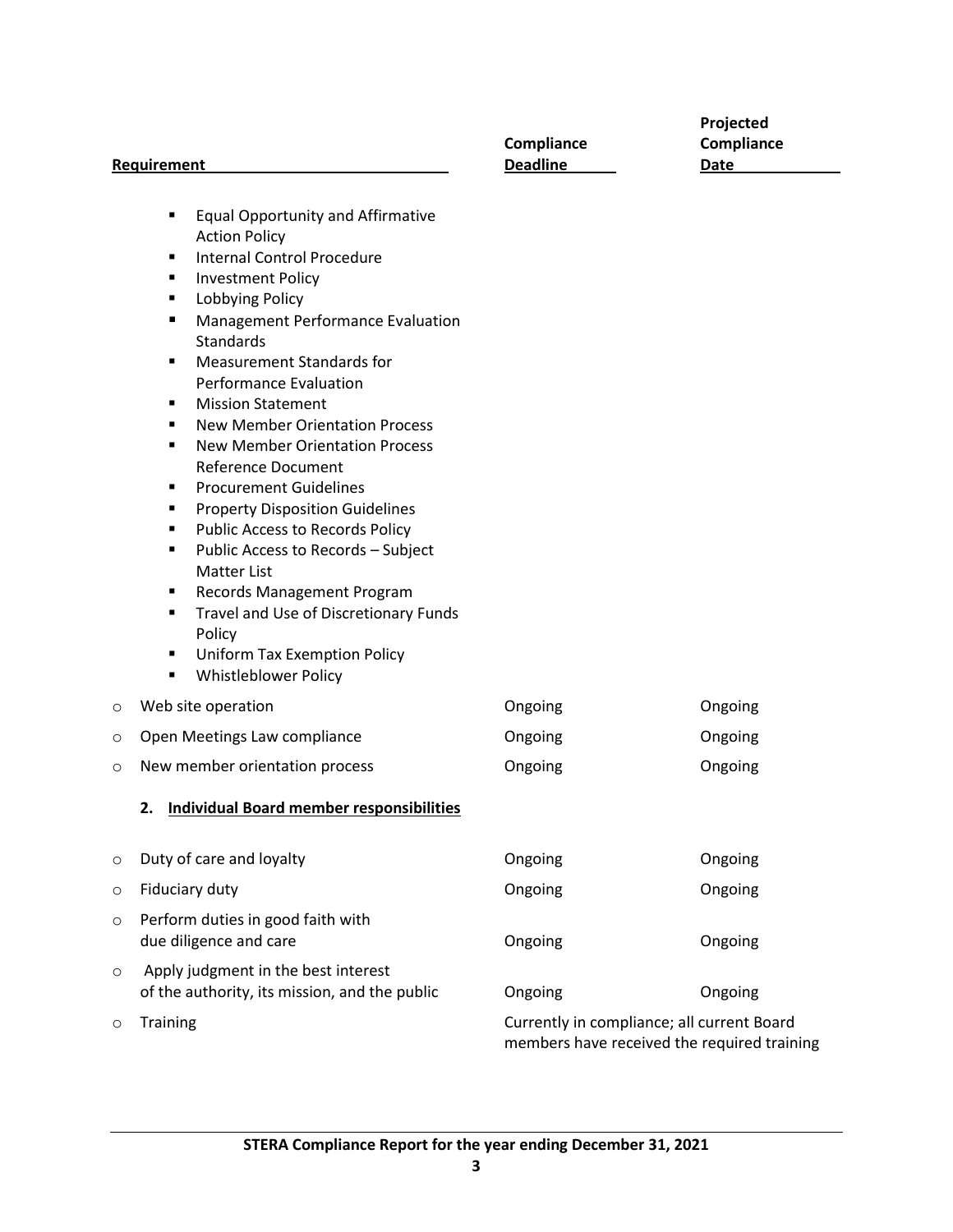|             |                                                                                                                                                                                                                                      | Projected                                                                                                                                    |                      |  |
|-------------|--------------------------------------------------------------------------------------------------------------------------------------------------------------------------------------------------------------------------------------|----------------------------------------------------------------------------------------------------------------------------------------------|----------------------|--|
|             |                                                                                                                                                                                                                                      | Compliance                                                                                                                                   | Compliance           |  |
| Requirement |                                                                                                                                                                                                                                      | <b>Deadline</b>                                                                                                                              | <b>Date</b>          |  |
| $\circ$     | <b>Ethics Form</b>                                                                                                                                                                                                                   | Currently in compliance; Board members must<br>execute and submit form, which is submitted to<br>the Cattaraugus County Attorney each spring |                      |  |
| $\circ$     | Acknowledgement of Fiduciary Duties<br>and Responsibilities form                                                                                                                                                                     | Currently in compliance; each Board member<br>must execute form and submit the executed<br>form to STERA for permanent retention             |                      |  |
|             | <b>Audit Committee responsibilities</b><br>З.                                                                                                                                                                                        |                                                                                                                                              |                      |  |
| $\circ$     | Meetings – required number per year,<br>Open Meetings compliance                                                                                                                                                                     | Ongoing                                                                                                                                      | In compliance        |  |
| $\circ$     | Meet with the Authority's independent<br>auditor at least once annually                                                                                                                                                              | Ongoing                                                                                                                                      | In compliance        |  |
| $\circ$     | Assist the Board by assuring that the STERA<br>Board fulfills its responsibilities for STERA's<br>internal and external audit process, the<br>financial reporting process and the system<br>of risk assessment and internal controls |                                                                                                                                              |                      |  |
|             | over financial reporting<br>Oversight of procurement of<br>п                                                                                                                                                                         | Ongoing                                                                                                                                      | Ongoing              |  |
|             | independent audit services<br>Recommending that STERA hire a<br>٠<br>specific certified independent                                                                                                                                  | Ongoing                                                                                                                                      | Ongoing              |  |
|             | auditing firm<br>Establishing the compensation to<br>٠                                                                                                                                                                               | Ongoing                                                                                                                                      | Ongoing              |  |
|             | be paid to the auditing firm<br>Direct oversight of the performance                                                                                                                                                                  | Ongoing                                                                                                                                      | Ongoing              |  |
|             | of the independent audit<br>Pre-approving all audit services<br>٠                                                                                                                                                                    | Annual                                                                                                                                       | Ongoing              |  |
|             | provided by the independent auditor<br>Providing an avenue of communication<br>٠<br>between management, the<br>independent auditors, the internal                                                                                    | Ongoing                                                                                                                                      | Ongoing              |  |
|             | auditors, and the STERA Board<br>Establish procedures for the engagement<br>٠<br>of the independent auditor to provide                                                                                                               | Ongoing                                                                                                                                      | Ongoing              |  |
|             | permitted audit services<br>Review any proposals from the<br>٠<br>independent auditor to provide                                                                                                                                     | Ongoing                                                                                                                                      | Ongoing              |  |
|             | non-audit services                                                                                                                                                                                                                   | Ongoing                                                                                                                                      | Ongoing<br>Projected |  |

## **STERA Compliance Report for the year ending December 31, 2021**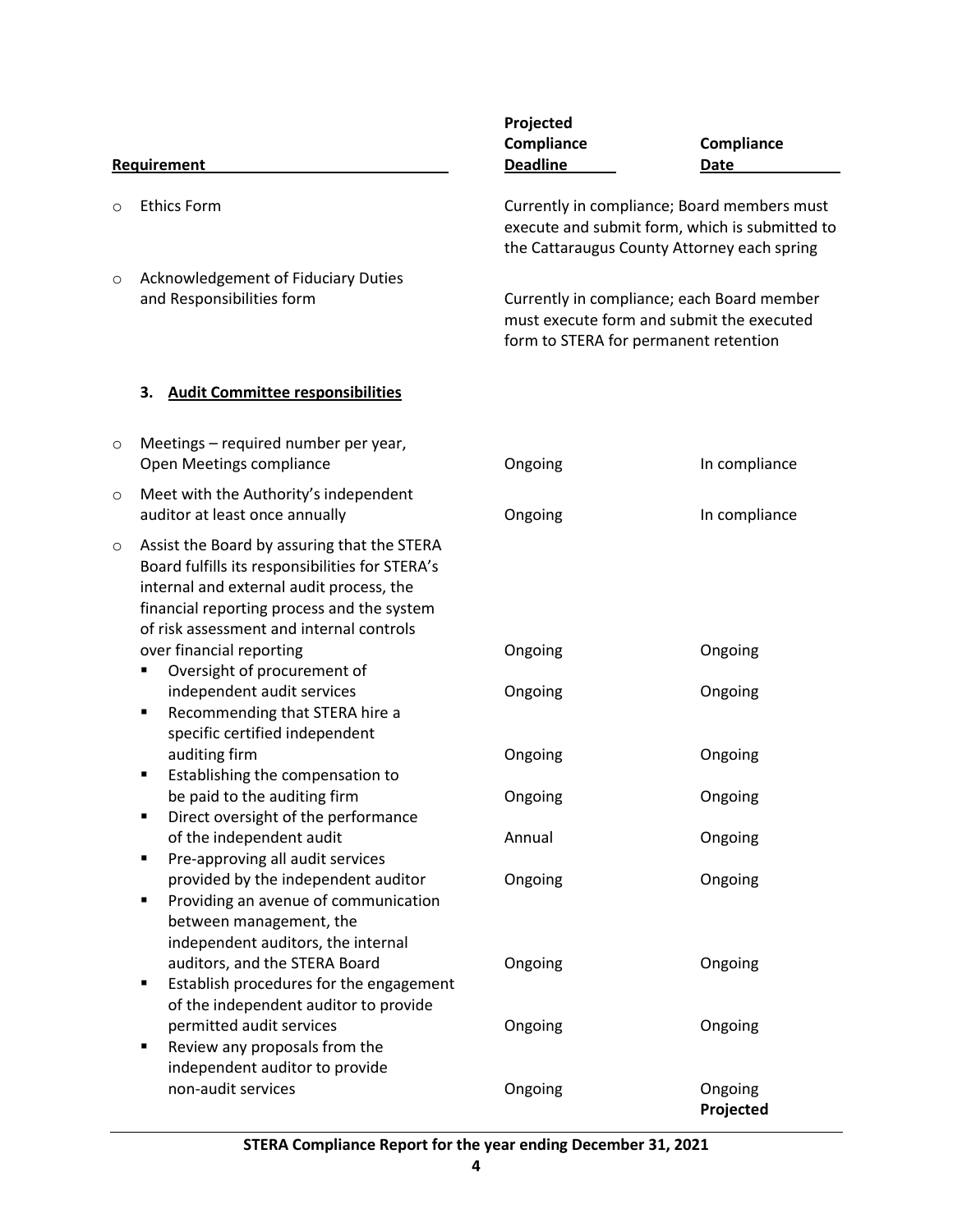|                                                                                                                                                                                                                                                                                                                                                                         | Compliance      | Compliance     |
|-------------------------------------------------------------------------------------------------------------------------------------------------------------------------------------------------------------------------------------------------------------------------------------------------------------------------------------------------------------------------|-----------------|----------------|
| Requirement                                                                                                                                                                                                                                                                                                                                                             | <b>Deadline</b> | <b>Date</b>    |
| Reviewing & approving the audited financial<br>٠<br>statements, associated management letter,<br>report on internal controls and all other                                                                                                                                                                                                                              |                 |                |
| auditor communications<br>Reviewing significant accounting and<br>٠                                                                                                                                                                                                                                                                                                     | Annual          | March 31, 2021 |
| reporting issues<br>Meet with the independent audit firm<br>п<br>on a regular basis to discuss any                                                                                                                                                                                                                                                                      | Ongoing         | March 31, 2021 |
| significant issues<br>Review any significant risks reported in<br>٠<br>the independent audit findings and<br>recommendations and assess the<br>responsiveness and timeliness of                                                                                                                                                                                         | Ongoing         | March 31, 2021 |
| management's follow-up activities<br>Provide certain specific services to the<br>٠<br>Board with respect to internal audit                                                                                                                                                                                                                                              | Annual          | March 31, 2021 |
| activities                                                                                                                                                                                                                                                                                                                                                              | As needed       | In compliance  |
| Ensure that the Authority has an<br>$\circ$<br>appropriate confidential mechanism for<br>individuals to report suspected fraudulent<br>activities, allegations of corruption, fraud,<br>criminal activity, conflicts of interest or<br>abuse by the Board, officers, or employees<br>of the Authority or any persons having<br>business dealings with STERA or breaches |                 |                |
| of internal control.<br>Develop procedures for the receipt,<br>Ξ<br>retention, investigation and/or<br>referral of complaints concerning<br>accounting, internal controls and                                                                                                                                                                                           | Ongoing         | In compliance  |
| auditing to the appropriate body<br>Request and oversee special<br>п<br>investigations as needed and/or<br>refer specific issues to the appropriate                                                                                                                                                                                                                     | Ongoing         | In compliance  |
| body for further investigation<br>Review all reports delivered to it by the<br>٠<br>Inspector General and serve as a point of                                                                                                                                                                                                                                           | Ongoing         | Ongoing        |
| contact with the Inspector General                                                                                                                                                                                                                                                                                                                                      | Ongoing         | In compliance  |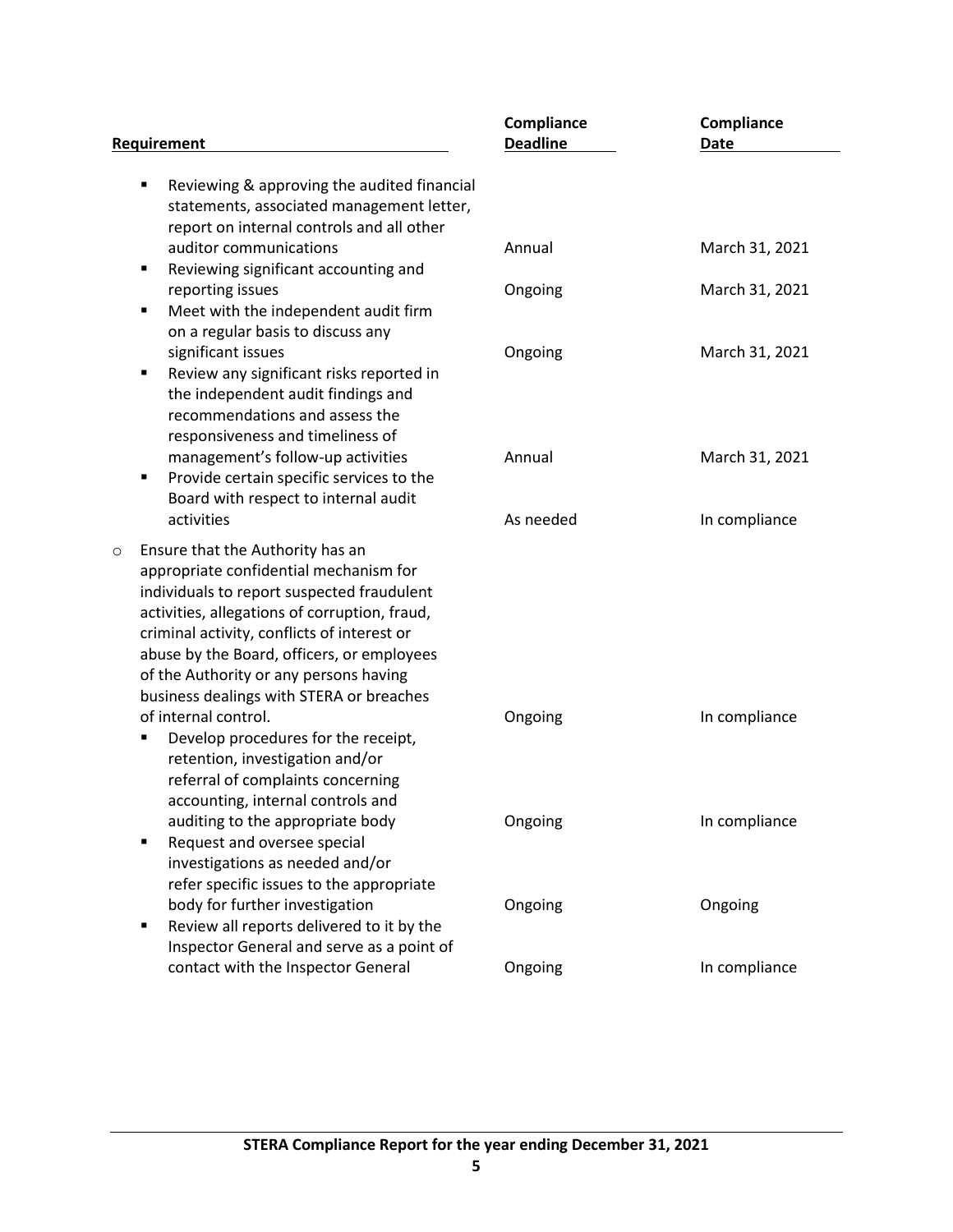| Requirement                                                                                                                                                                                                                                                                                                                                                  | Compliance<br><b>Deadline</b>                                                  | Projected<br>Compliance<br><b>Date</b>             |
|--------------------------------------------------------------------------------------------------------------------------------------------------------------------------------------------------------------------------------------------------------------------------------------------------------------------------------------------------------------|--------------------------------------------------------------------------------|----------------------------------------------------|
| Obtain any information and training needed<br>to enhance the Committee members'<br>understanding of the role of internal audits<br>and the independent auditor, the risk<br>management process, internal controls and<br>a certain level of familiarity in financial                                                                                         |                                                                                | In compliance                                      |
|                                                                                                                                                                                                                                                                                                                                                              |                                                                                | March 31, 2022                                     |
| Review of charter and recommendation<br>of revisions to Board<br>Audit Committee self-evaluation process                                                                                                                                                                                                                                                     | March 31, 2022<br>March 31, 2022                                               | March 31, 2022<br>March 31, 2022                   |
| <b>Governance Committee responsibilities</b><br>4.                                                                                                                                                                                                                                                                                                           |                                                                                |                                                    |
| Meetings - required number per year,<br>Open Meetings compliance                                                                                                                                                                                                                                                                                             | Ongoing                                                                        | In compliance                                      |
| Reports to Board<br>Review of Committee charter and<br>recommendation of revisions to Board<br>Governance Committee self-evaluation<br>п<br>process<br>Governance guidelines<br>п                                                                                                                                                                            | March 31, 2022<br>March 31, 2022<br>March 31, 2022                             | March 31, 2022<br>March 31, 2022<br>March 31, 2022 |
| General compliance with Committee Charter,<br>STERA Bylaws, NYS ABO, PAAA, PARA, and<br>other State requirements                                                                                                                                                                                                                                             | Ongoing                                                                        | March 31, 2022                                     |
| Committee responsibilities with respect<br>to authority operations<br>Reviewed of general compliance with<br>Committee Charter, STERA Bylaws,<br>STERA policies, NYS ABO, PAAA, PARA,<br>and other State requirements and<br>provision of Compliance report to<br>the Board<br>Oversight of New Member Orientation<br>Process, including reference materials | March 31, 2022<br>March 31, 2022                                               | March 31, 2022<br>March 31, 2022                   |
|                                                                                                                                                                                                                                                                                                                                                              | reporting standards and processes<br><b>Effectiveness of Internal Controls</b> | Ongoing<br>March 31, 2022                          |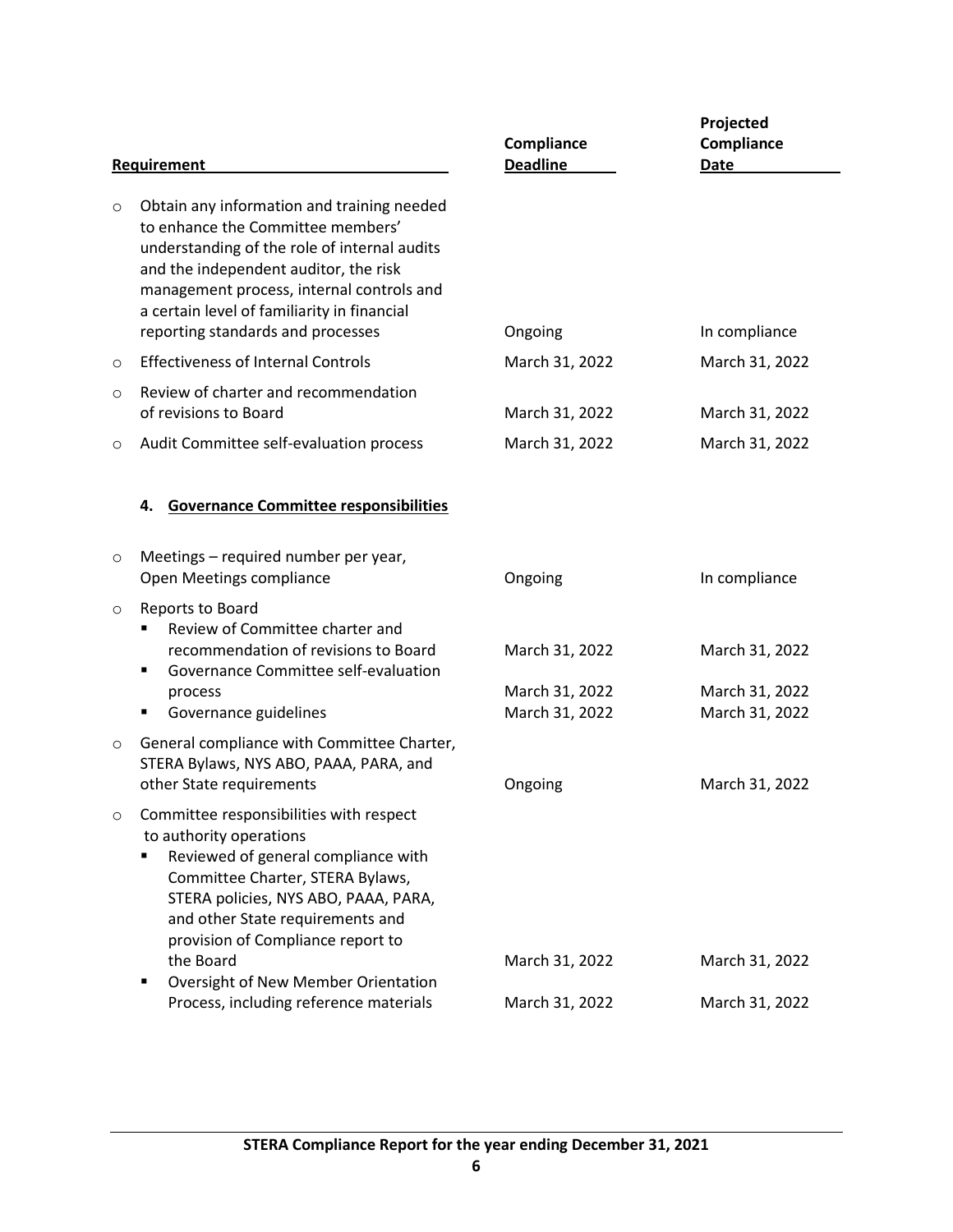| <b>Requirement</b>                                                                                                                                                                                    | Projected<br>Compliance<br><b>Deadline</b> | Compliance<br><b>Date</b>        |
|-------------------------------------------------------------------------------------------------------------------------------------------------------------------------------------------------------|--------------------------------------------|----------------------------------|
| Review STERA governance practices<br>٠<br>with respect to transparency,<br>independence, accountability,                                                                                              |                                            |                                  |
| fiduciary responsibilities, and<br>management oversight<br>Review the competencies and personal<br>٠                                                                                                  | March 31, 2022                             | March 31, 2022                   |
| attributes required of Board members<br>so as to assist appointing entities in<br>identifying qualified individuals<br>Review the number and structure of<br>$\blacksquare$                           | March 31, 2022                             | March 31, 2022                   |
| STERA committees, with<br>recommendations to the Board<br>Review compliance with Board member<br>٠<br>training requirements (with training to be                                                      | March 31, 2022                             | March 31, 2022                   |
| obtained from State-approved trainers)<br>Review of senior management<br>٠                                                                                                                            | March 31, 2022                             | March 31, 2022                   |
| performance expectations<br>Evaluation of senior management<br>٠                                                                                                                                      | March 31, 2022                             | March 31, 2022                   |
| performance<br>Review Organizational performance with<br>٠                                                                                                                                            | March 31, 2022                             | March 31, 2022                   |
| respect to measurement standards                                                                                                                                                                      | March 31, 2022                             | March 31, 2022                   |
| Review Board performance<br>٠<br>Review Board self-evaluation<br>٠<br>Oversight of compliance with<br>٠                                                                                               | March 31, 2022<br>March 31, 2022           | March 31, 2022<br>March 31, 2022 |
| staff training requirements<br>Review compensation and benefits<br>٠                                                                                                                                  | March 31, 2022                             | March 31, 2022                   |
| for senior management<br>Review of current policies and<br>$\circ$                                                                                                                                    | March 31, 2022                             | March 31, 2022                   |
| recommendation of revisions to Board<br><b>Bylaws</b><br>Governance Committee Charter<br>Code of Ethics (Standards of Conduct<br>Policy)<br>Compensation, Reimbursement<br>п<br>and Attendance Policy | March 31, 2022                             | March 31, 2022                   |
| <b>Competencies and Personal Attributes</b><br>п<br><b>Required of Board Members</b><br>Defense and Indemnification Policy<br>п<br><b>Investment Policy</b><br>п<br>Lobbying Policy<br>п              |                                            |                                  |

■ Management Performance Evaluation Standards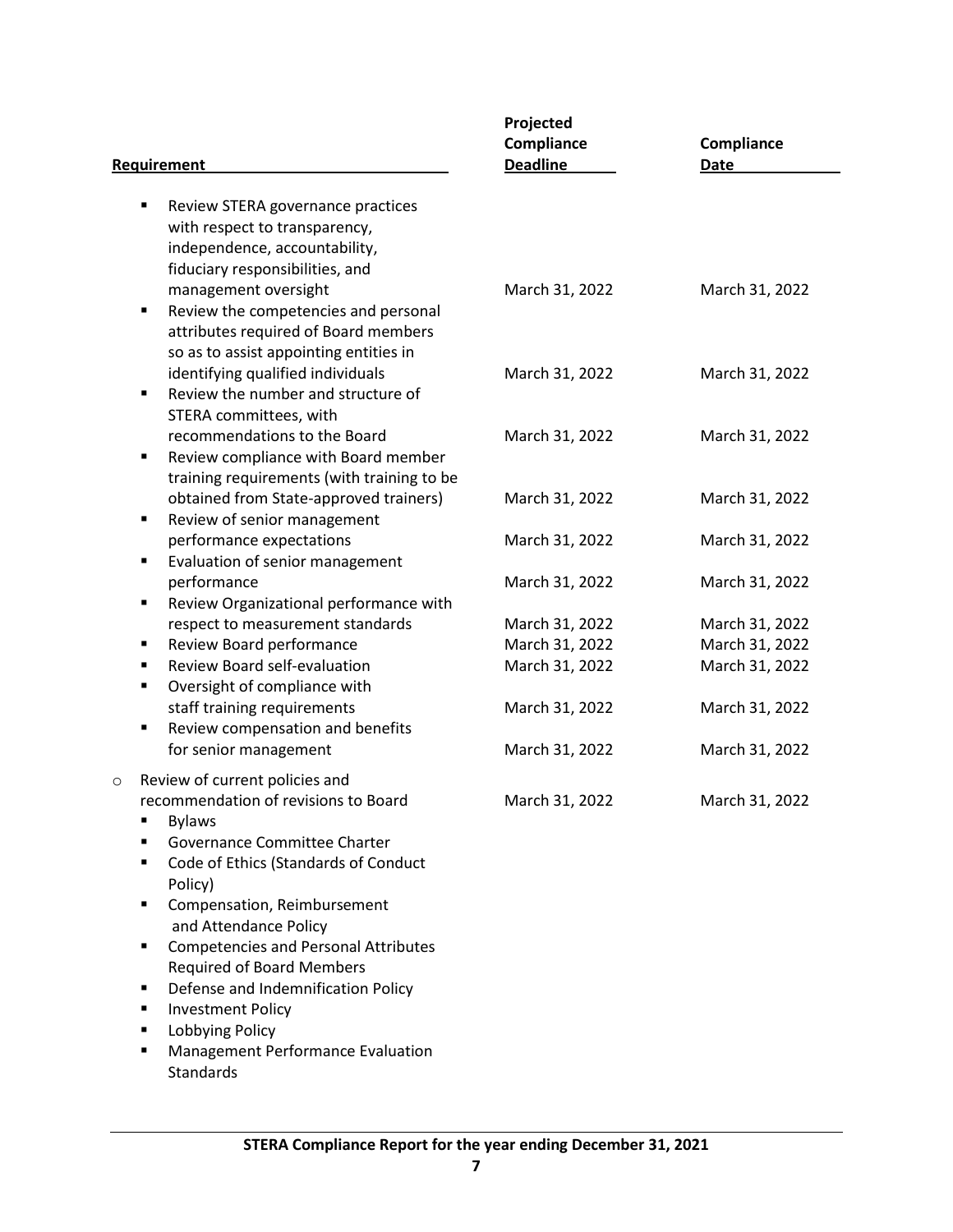| <b>Compliance</b> |                                                                                                                                                                                                                                                                                                                                                                                                                                                                                                                                                                                                                                                       |                                                                                                                                                                                  | Projected<br>Compliance                                                                                                                                                          |  |
|-------------------|-------------------------------------------------------------------------------------------------------------------------------------------------------------------------------------------------------------------------------------------------------------------------------------------------------------------------------------------------------------------------------------------------------------------------------------------------------------------------------------------------------------------------------------------------------------------------------------------------------------------------------------------------------|----------------------------------------------------------------------------------------------------------------------------------------------------------------------------------|----------------------------------------------------------------------------------------------------------------------------------------------------------------------------------|--|
|                   | Requirement                                                                                                                                                                                                                                                                                                                                                                                                                                                                                                                                                                                                                                           | <b>Deadline</b>                                                                                                                                                                  | <b>Date</b>                                                                                                                                                                      |  |
|                   | <b>Measurement Standards for</b><br>٠<br><b>Performance Evaluation</b><br><b>Mission Statement</b><br>п<br><b>New Member Orientation Process</b><br>٠<br><b>New Member Orientation Process</b><br>п<br><b>Reference Document</b><br><b>Procurement Guidelines (Contract</b><br>п<br>and Procurement Policy)<br><b>Property Disposition Guidelines</b><br>٠<br><b>Public Access to Records Policy</b><br>٠<br>Public Access to Records - Subject<br>٠<br><b>Matter List</b><br>Records Management Program<br>٠<br>Travel and Use of Discretionary Funds<br>٠<br>Policy<br><b>Uniform Tax Exemption Policy</b><br>٠<br><b>Whistleblower Policy</b><br>п |                                                                                                                                                                                  |                                                                                                                                                                                  |  |
| $\circ$           | Review and proposed policies and<br>recommendation of action to Board                                                                                                                                                                                                                                                                                                                                                                                                                                                                                                                                                                                 | March 31, 2022                                                                                                                                                                   | March 31, 2022                                                                                                                                                                   |  |
| $\circ$           | Review of reports and recommendation of<br>revisions to Board<br><b>Operating and Capital Budget</b><br>п<br>Four-Year Financial Plan<br>п<br>Annual Report, FYE 12/31/21<br>٠<br>Authority Performance Report per<br>٠                                                                                                                                                                                                                                                                                                                                                                                                                               | October 31, 2021<br>October 31, 2021<br>March 31, 2022                                                                                                                           | Submitted<br>Submitted<br>March 31, 2022                                                                                                                                         |  |
|                   | <b>Measurement Standards</b><br>Audit & Management Letter, FYE 12/31/21<br>٠<br>Board Member Attendance Report<br>٠<br>Board Self-Evaluation Report, FYE 12/31/21<br>п<br><b>Effectiveness of Internal Controls</b><br>٠<br>Investment Report, FYE 12/31/21<br>٠<br><b>Mission Statement and Measurements</b><br>٠<br>Procurement Report, FYE 12/31/21<br>٠<br>Property Listing Report, FYE 12/31/21<br>٠<br>Property Disposition Report, FYE 12/31/21<br>п                                                                                                                                                                                           | March 31, 2022<br>March 31, 2022<br>March 31, 2022<br>March 31, 2022<br>March 31, 2022<br>March 31, 2022<br>March 31, 2022<br>March 31, 2022<br>March 31, 2022<br>March 31, 2022 | March 31, 2022<br>March 31, 2022<br>March 31, 2022<br>March 31, 2022<br>March 31, 2022<br>March 31, 2022<br>March 31, 2022<br>March 31, 2022<br>March 31, 2022<br>March 31, 2022 |  |
| O                 | Review of NYS ABO Policy Guidances                                                                                                                                                                                                                                                                                                                                                                                                                                                                                                                                                                                                                    | Ongoing                                                                                                                                                                          | Ongoing                                                                                                                                                                          |  |